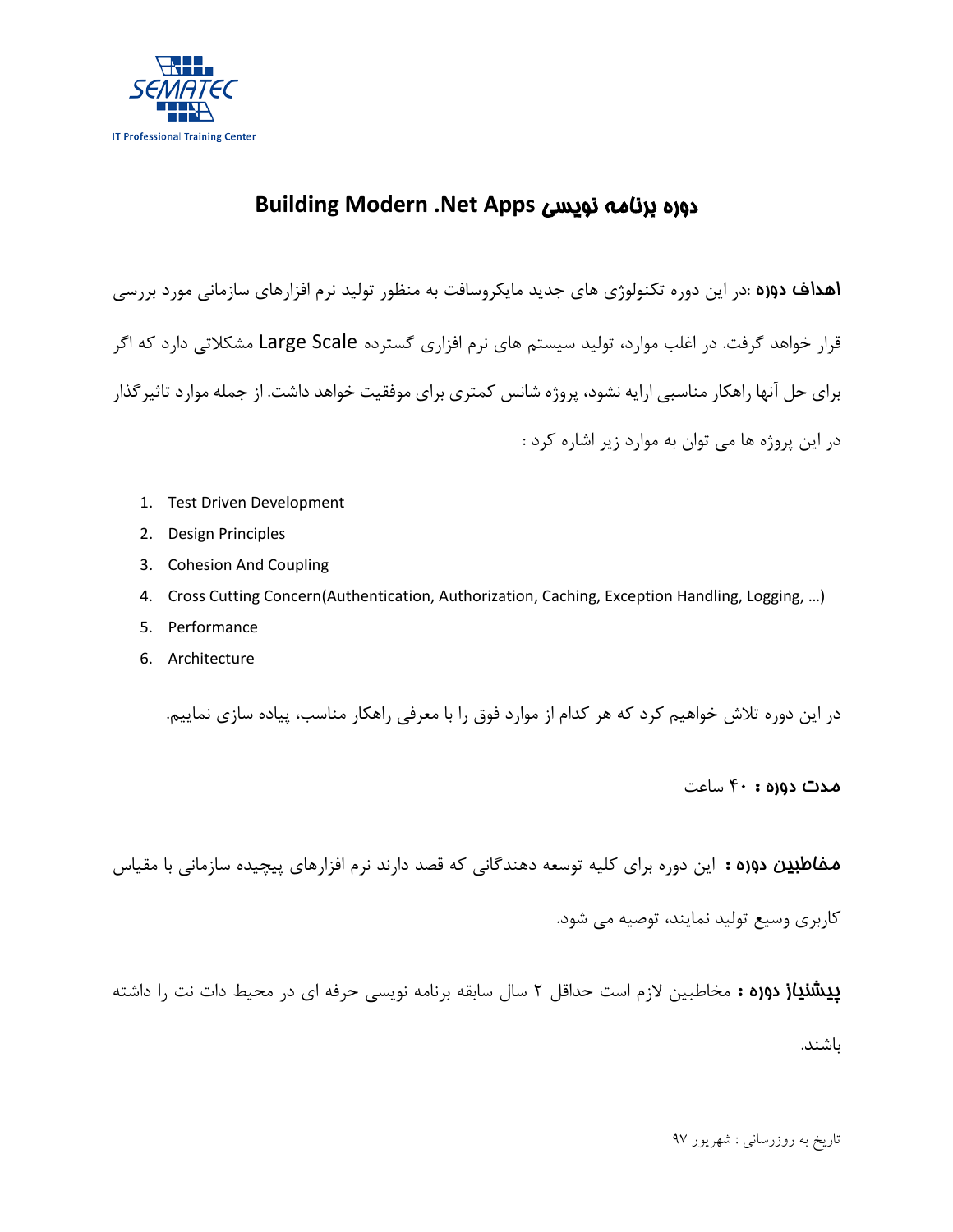

دست آوردهاي دوره :پس از گذراندن دوره مذکور قادر به انجام فعالیت هاي زیر خواهید شد :

- آشنایی با متدولوژي TDD و معرفی ابزارها و روش هاي تست برنامه
- آشنایی با اصول پیشرفته طراحی شی گرا SOLID و بکارگیري عملی آنها
- آشنایی با روش هاي تزریق وابستگی و معرفی Container IoC و استفاده از Ninject به منظور پیاده سازي Inject Dependency
- آشنایی با روش برنامه نویسی Programming Oriented Aspect و پیاده سازي آن از طریق Castle.Core
	- آشنایی با کتابخانه LINQ-P ,TPL دات نت براي ایجاد پردازش هاي موازي
		- آشنایی با معماري مدرن Design Driven Domain

سرفصل دوره : مطالب آموزشی که در این دوره بررسی خواهد شد شامل سرفصل هاي ذیل می باشد :

## **Module 1: Test Driven Development Lessons**

- Overview ALM
- Unit Testing Pattern
- Arrange Act Assert
- XUnit
- Mocking
- Faking
- Continus Test
- NCrunch

## **Module 2: Design Principles**

- Overview SOLID
- SRP (Single responsibility principle)
- OCP (Open closed principle)
- LSP (Liskov substitution principle)
- ISP ( Interface segregation principle)
- **DIP** ( Dependency inversion principle)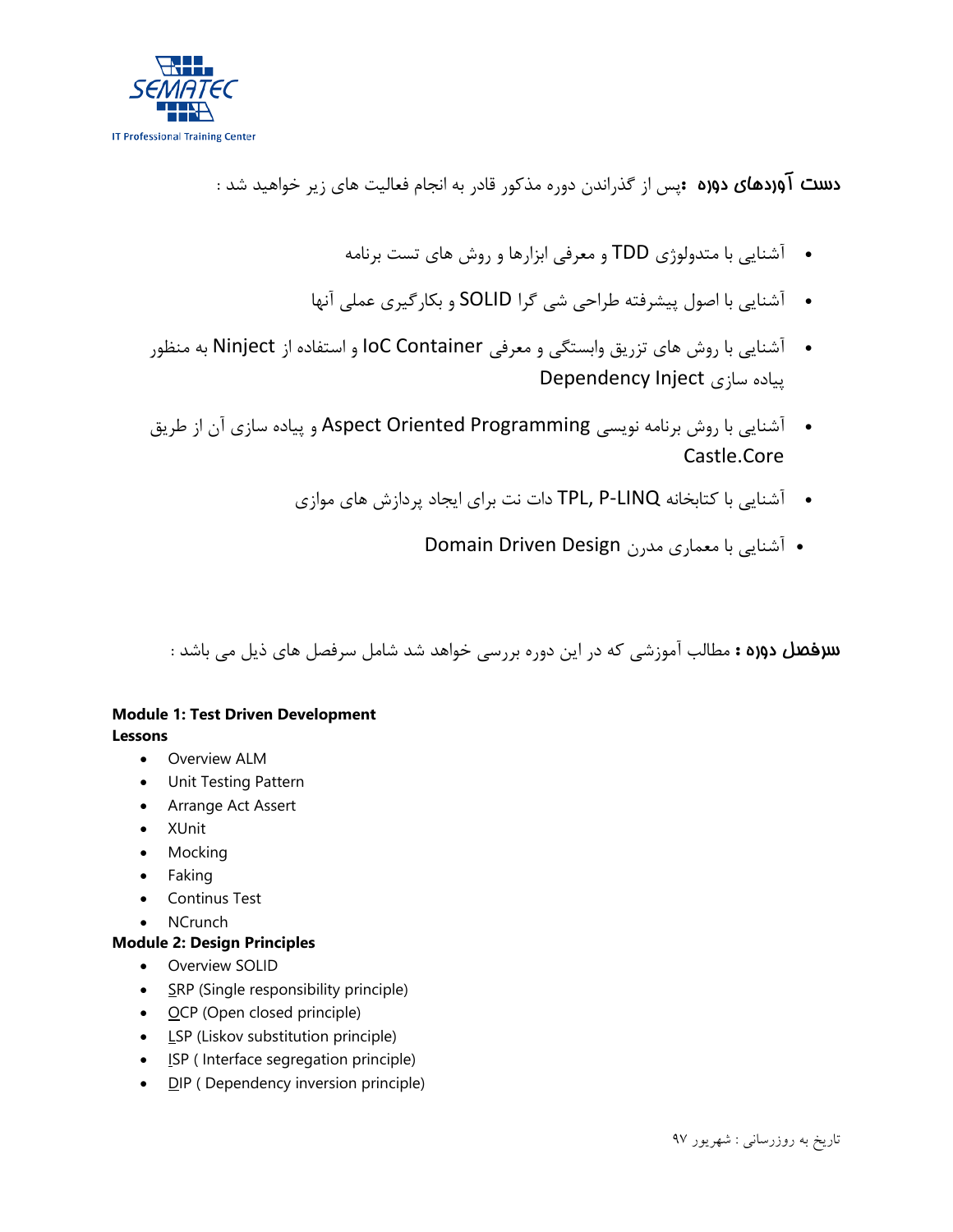

## **Module 3: Cohesion And Coupling**

- Overview
- IoC Container
- Dependency Injection
- DI Container & Pattern
- Ninject
	- o Installing
	- o Object Lifetime
	- o Modules
	- o Configuration

#### o Multi Binding & Contextual Binding

#### **Module 4: Cross Cutting Concern**

- Don't repeat yourself (DRY)
- Aspect Oriented Programming
- Interception
- Casttle Dynamic Proxy

## **Module 5: Performance**

#### **Lessons**

- Classic Threading
- Task Parallel Library
	- o Task Programming
	- o Sharing Data
	- o Coordinating Tasks
	- o Asynchronous Programming
	- o Parallel LINQ

#### **Module 6: Domain Driven Design**

- Strategic Pattern
	- o Bounded Context
	- o Integration
	- o Context Map
	- o Shared Kernel
	- o Customer-Supplier
	- o Conformist
	- o Anticorruption Layer
	- o Open Host Service
- Tactical Pattern
	- o Layered
	- o Entities
	- o Value Objects
	- o Services
	- o Modules